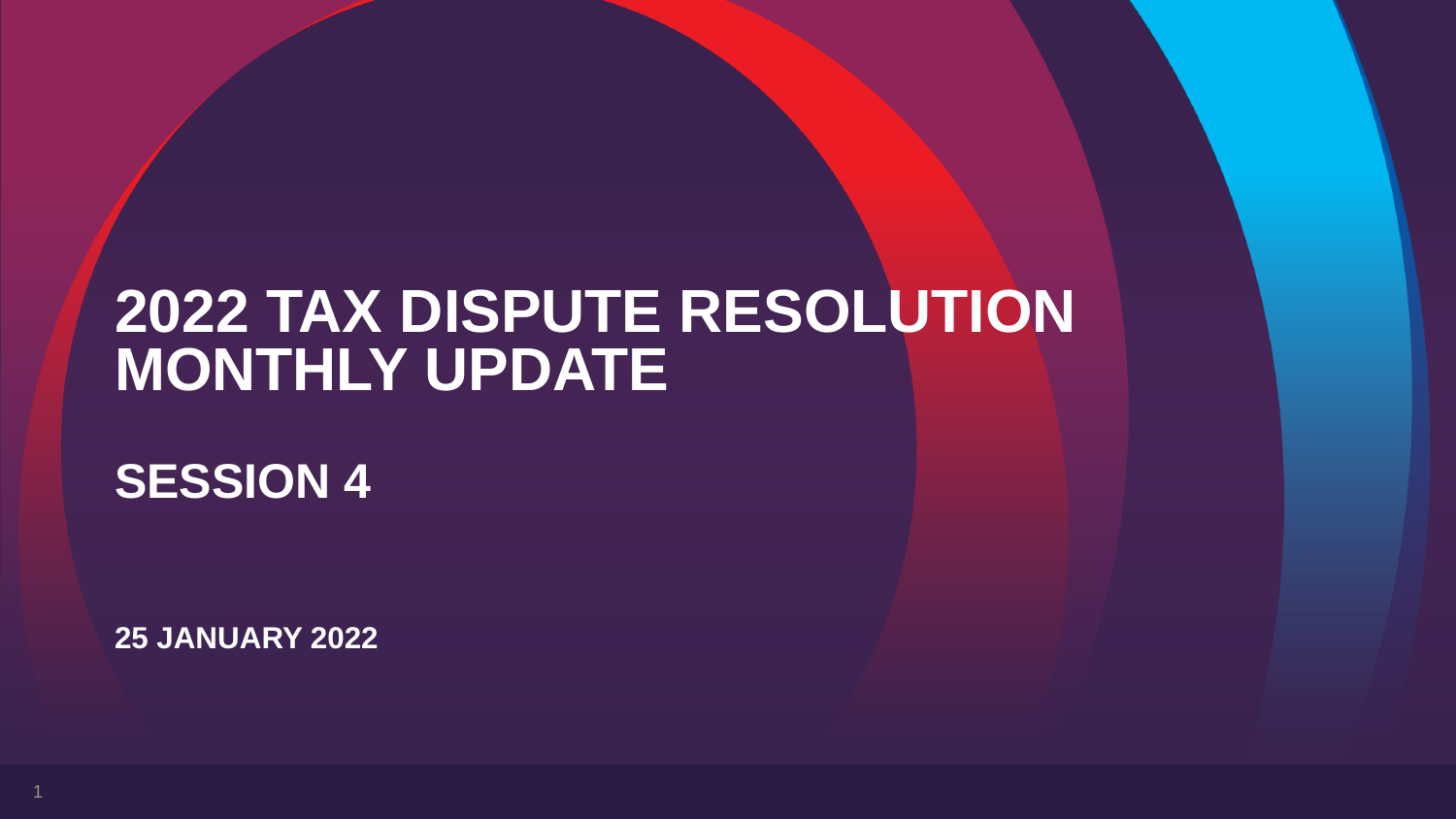- Today's session will be a high level overview, for general information purposes, and does not constitute legal advice
- For specific advice relating to the topics discussed today, please contact your legal counsel
- Information in this presentation reflects laws and other relevant standards that are in effect as of the date of the presentation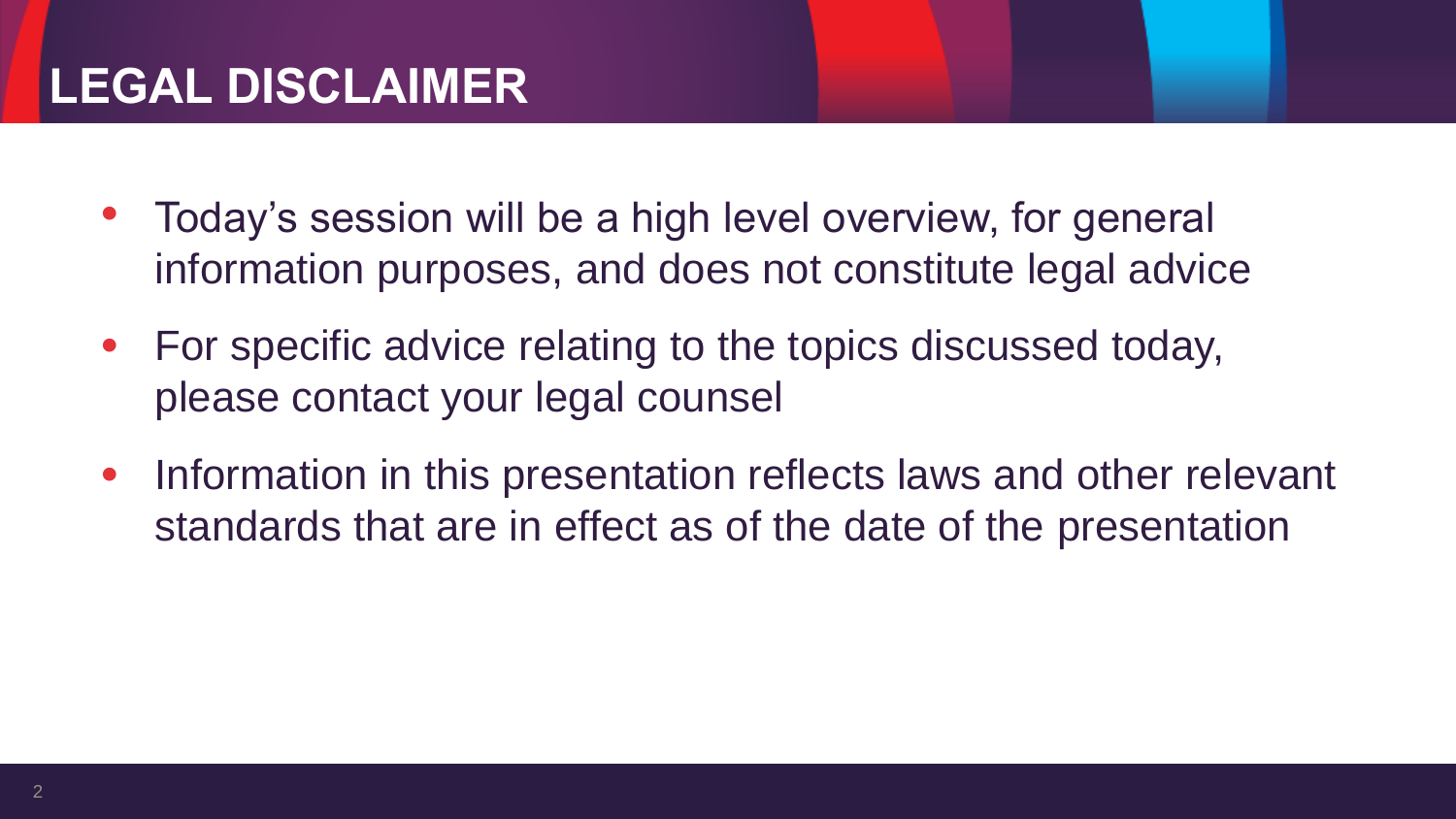### **SPEAKERS**



#### **STEVAN NOVOSELAC**

*Partner & Co-Leader, Tax Dispute Resolution*

stevan.novoselac@gowlingwlg.com

+1 416 862 3630



#### **MICHAEL BUSSMANN** *Partner*

michael.bussmann@gowlingwlg.com +1 416 369 4663



#### **PIERRE ALARY**

*Partner, Transfer Pricing & National Tax Group*

pierre.alary@gowlingwlg.com

+1 613 786 0132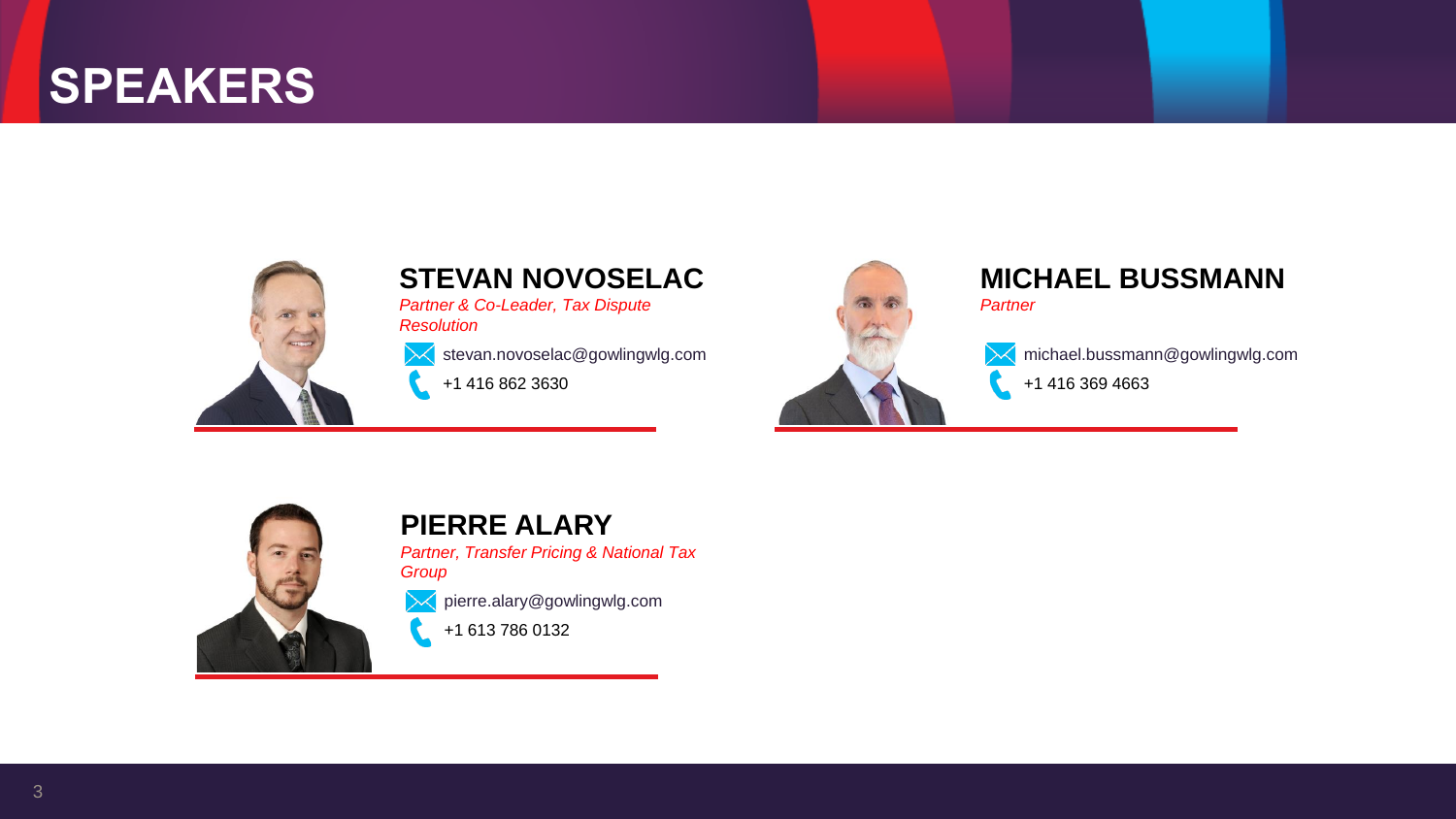### **DISCUSSION TOPICS**

- GST/HST audits: How CRA gets started
- Suing CRA: Does CRA owe taxpayers a duty of care?
- How to effectively resolve tax disputes part two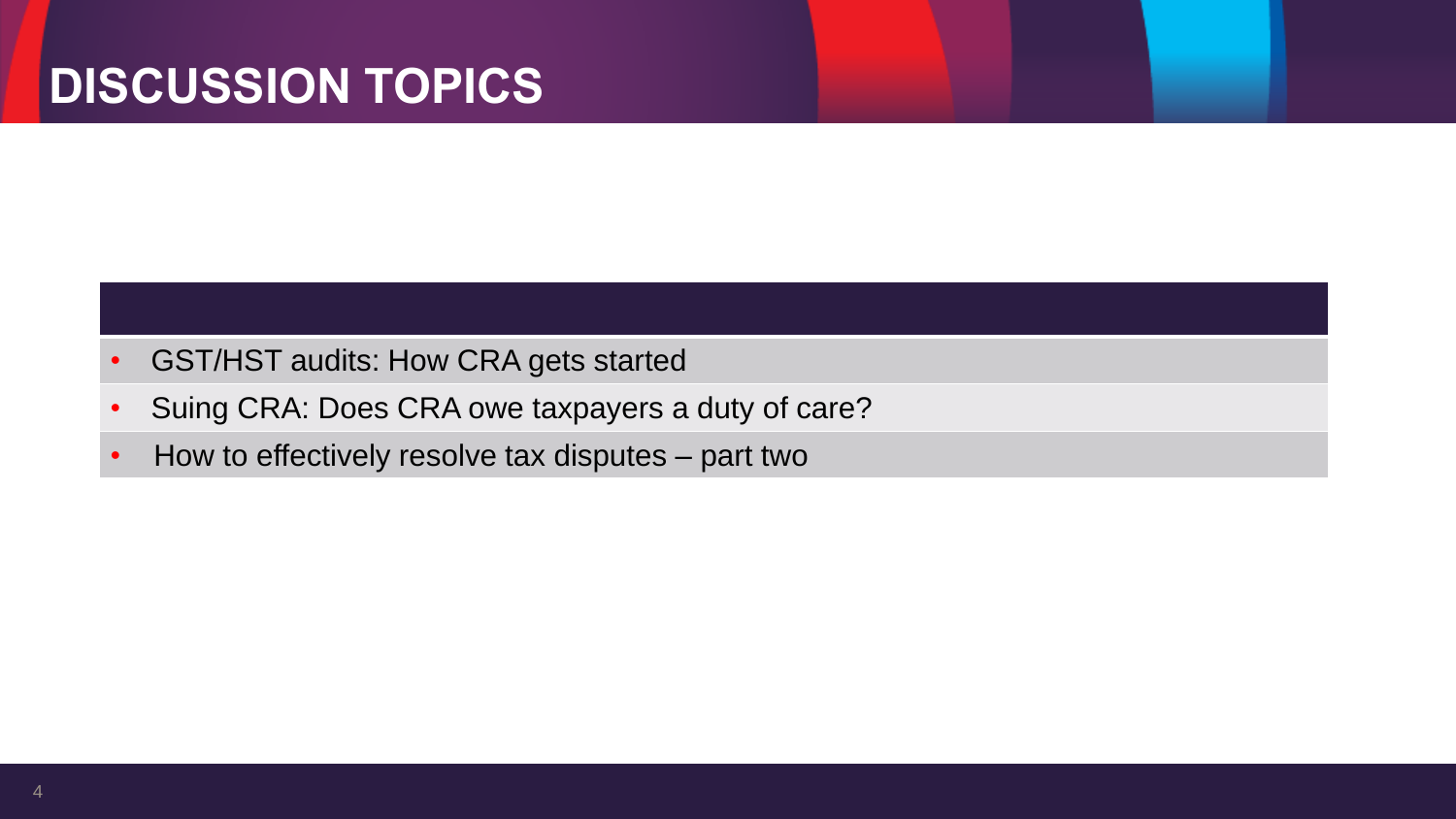- **CRA is secretive about audit criteria**
- **Experience shows GST/HST audits will be triggered for one reason**
- **Scope of Presentation:**
	- What triggers certain GST/HST audits?
	- What is CRA auditing for?
	- How should those audits be addressed?
	- How can those audits be avoided?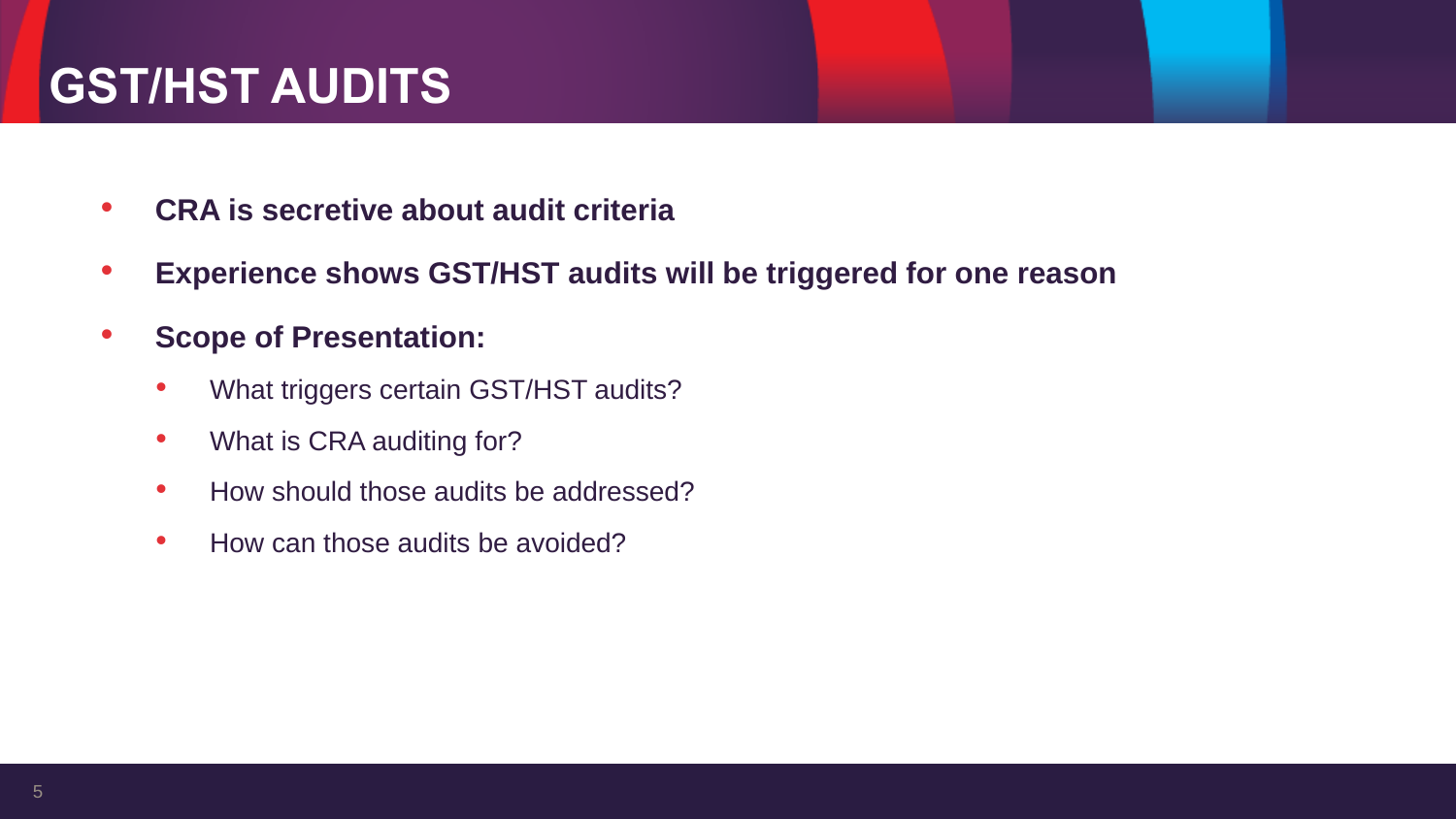- **GST/HST returns are filed on a periodic basis.**
- **Three main lines to a GST/HST return:**
	- GST/HST collected and collectible.

*less*

• input tax credits claimed

*equals*

- net tax
- **Positive net tax must be remitted, and negative net tax results in a refund owing.**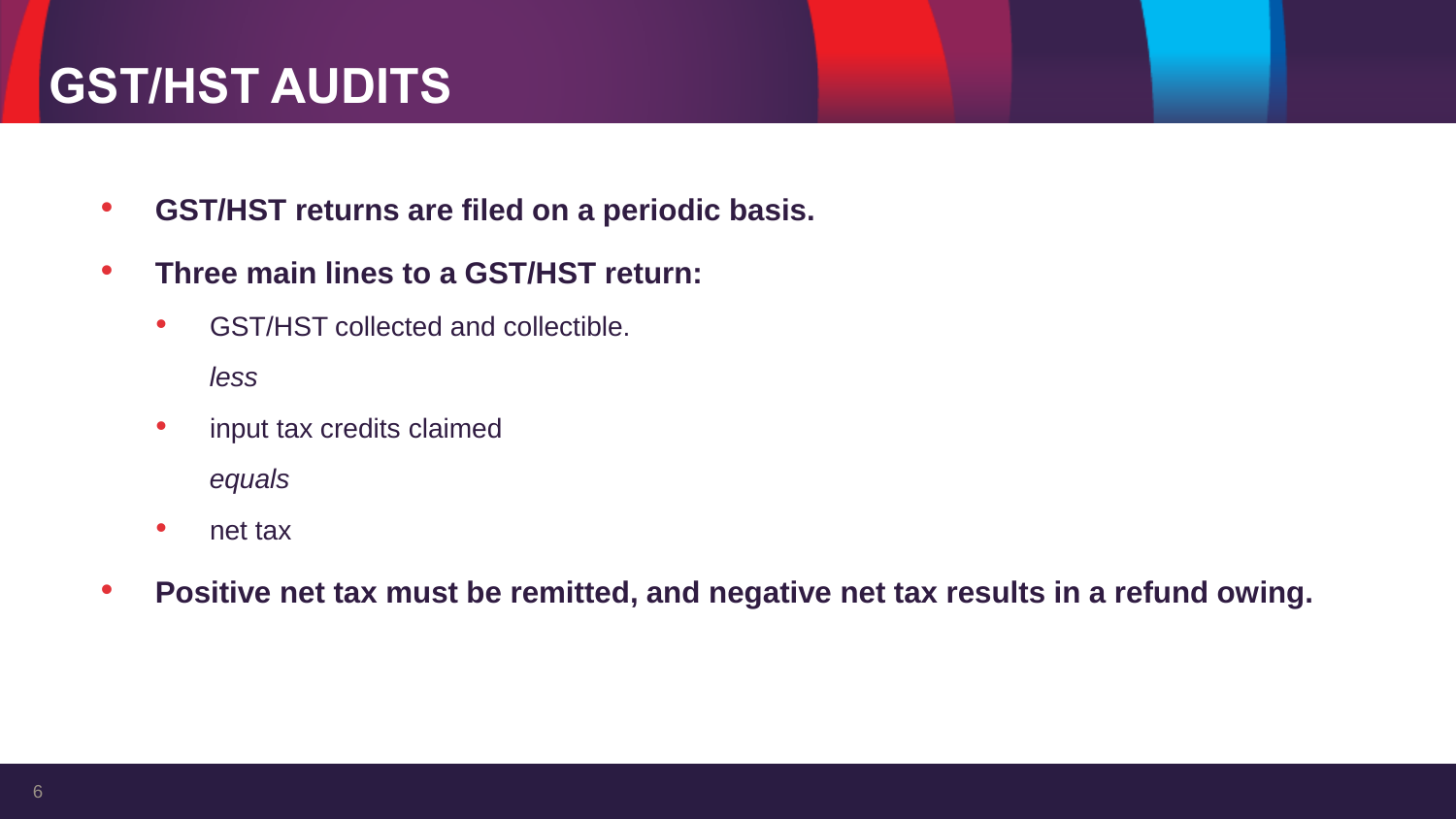- **Net tax refund returns are almost always selected for audit.**
- **Audit of a single periodic return is undertaken by Refund Integrity Unit of CRA.**
- **Goal of Refund Integrity Unit to ensure refund is valid, by testing two aspects:**
	- Refund is not fraudulent.
	- Invoicing requirements met.
		- Increasing information requirements at \$100 and \$500.
- **Scope of information request and review determined by goal.**
- **But, Refund Integrity Audits can lead to full audits of multiple years of returns.**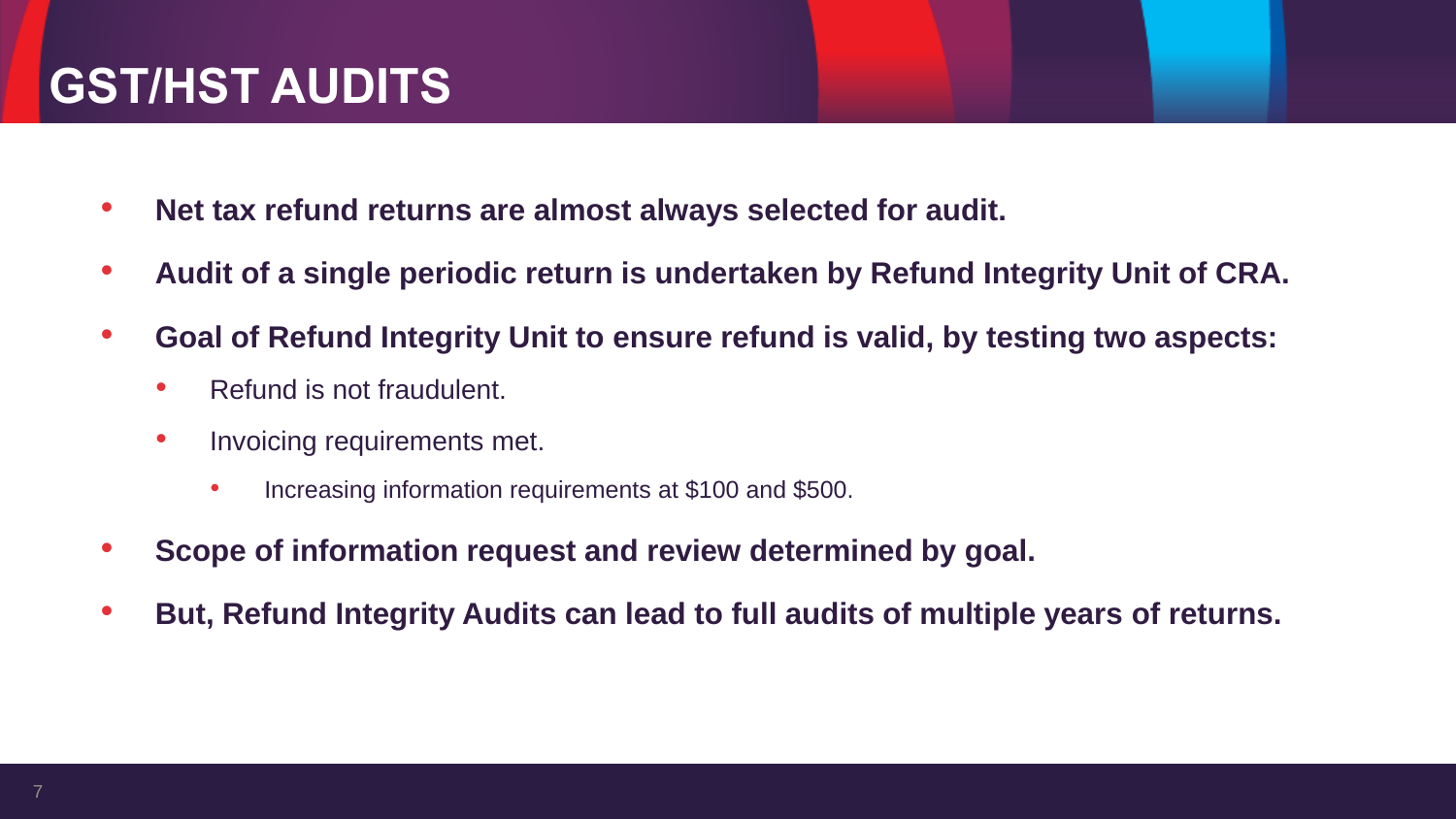- **Goal of Refund Integrity Audit should shape approach to submissions.**
	- Who is the taxpayer?
	- What does the taxpayer do? What does the taxpayer supply?
	- Why has the taxpayer filed a net tax refund return?
		- Change in GST/HST collected or collectible vs. purchase supporting increased input tax credits?
	- Refund Integrity Audit is triggered by net tax refund.
	- Net tax refund can be avoided by deferring input tax credit claim.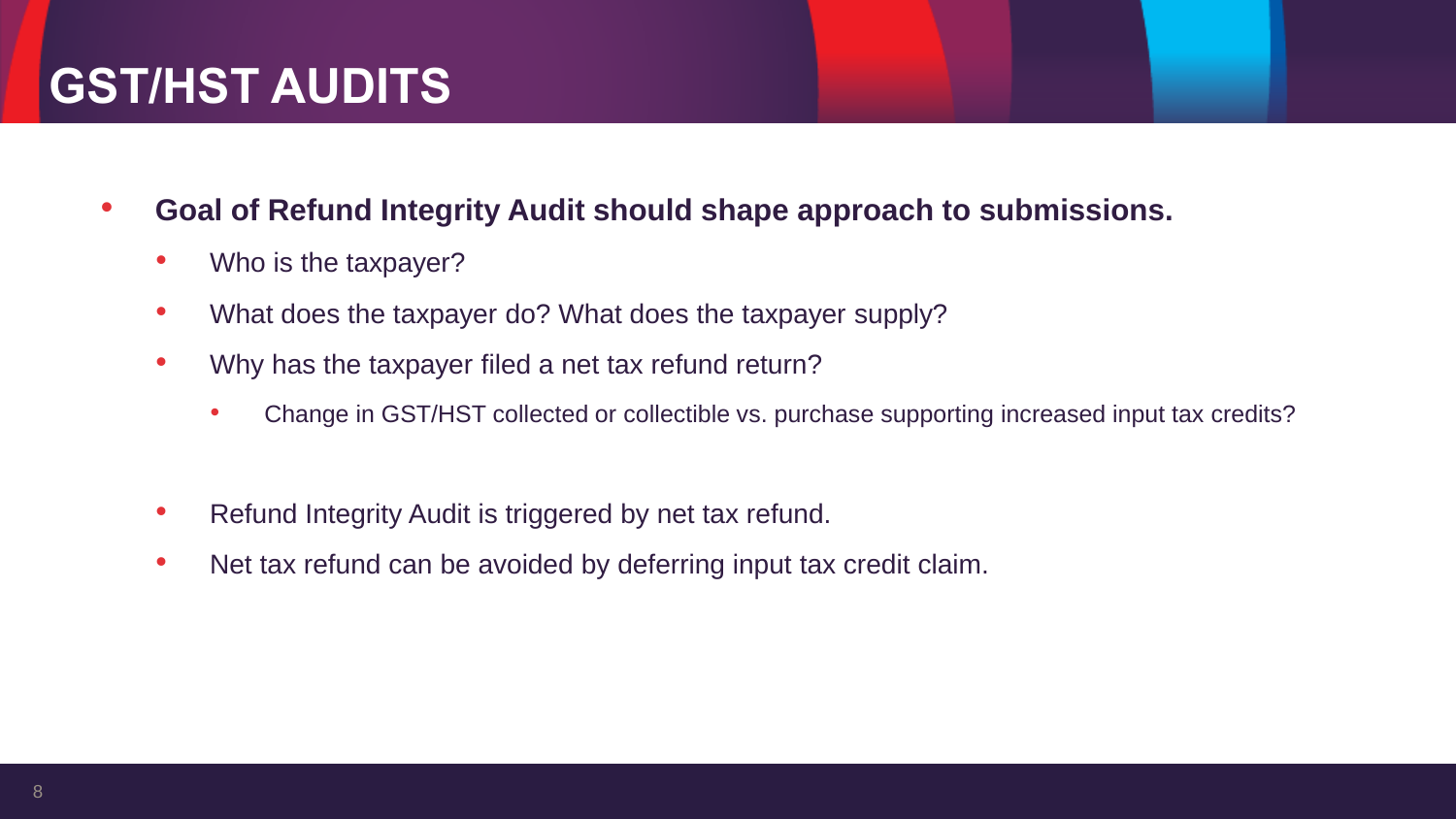#### • **Does CRA owe taxpayers a duty of care?**

- Leroux v. CRA decision (BC) in 2012 ruled in favour of taxpayer
- Courts in various provinces have examined the issue since
- Recent decisions may finally have brought clarity

#### • **Duty of care analysis (Cooper/Anns test)**

- Was the harm that occurred the reasonably foreseeable consequence of the defendant's act?
- Are there reasons, notwithstanding the proximity between the parties established in the first part of this test, that tort liability should not be recognized here?
- If first part is established: are there policy considerations outside the relationship of the parties that may negate the imposition of a duty of care.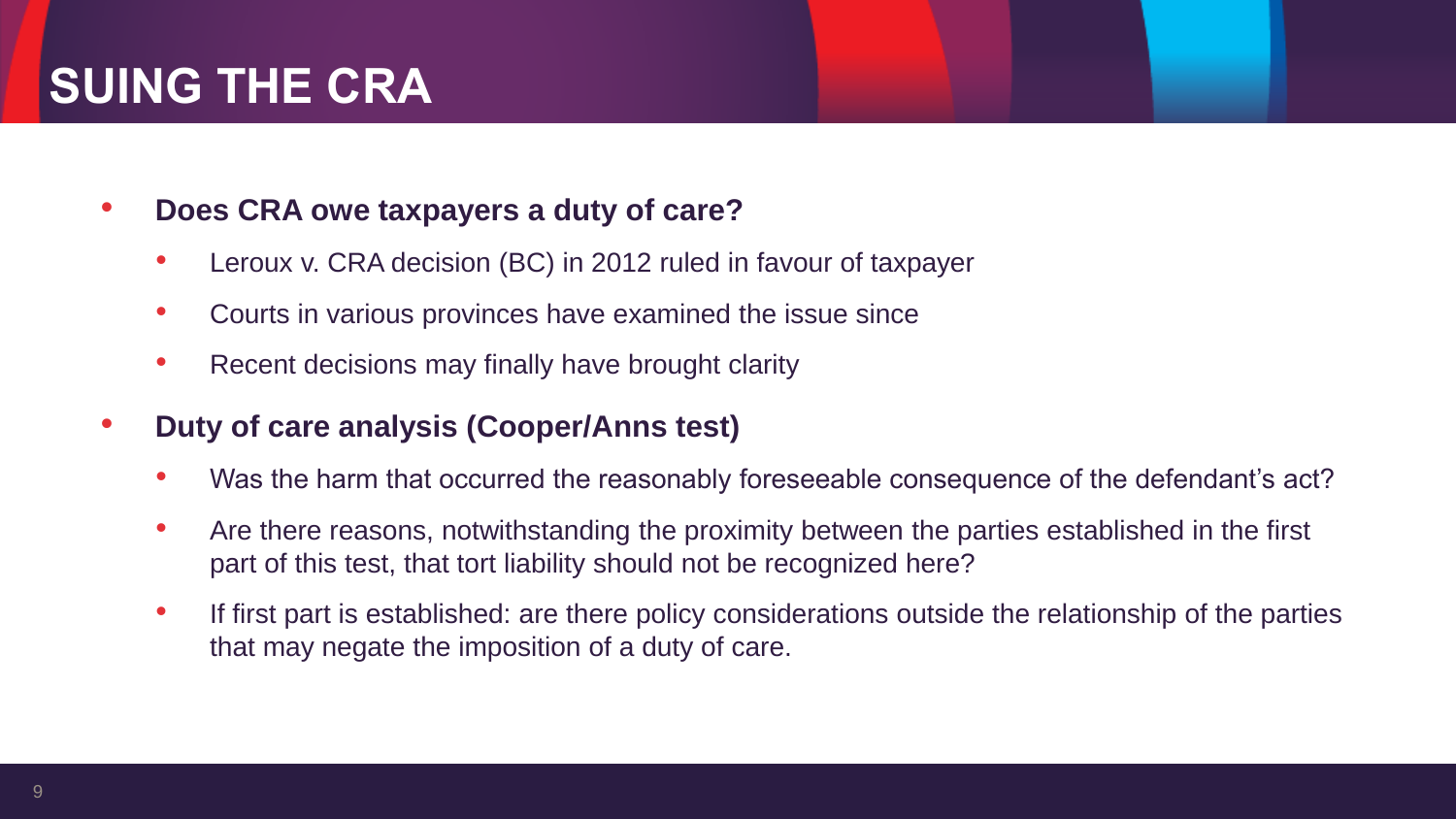- **Grenon v. CRA (2017 – Court of Appeal of Alberta)**
	- Regulator does not owe a private law duty of care to plaintiffs
	- Inherently adverse relationship between auditors and taxpayers
	- No sufficient proximity to ground a private law duty of care
- **Jayco Inc. v. Her Majesty The Queen (2021 – Ontario Superior Court)**
	- Government has no duty to indemnify plaintiff for costs incurred in an audit
	- No sufficient proximity to formulate private law duty of care between CRA and taxpayer
	- Duty of care exists in CRA criminal investigations
	- Leroux decision was mentioned favourably by Ontario Court of Appeal (McCreight 2013)
	- Will Jayco be reversed on appeal?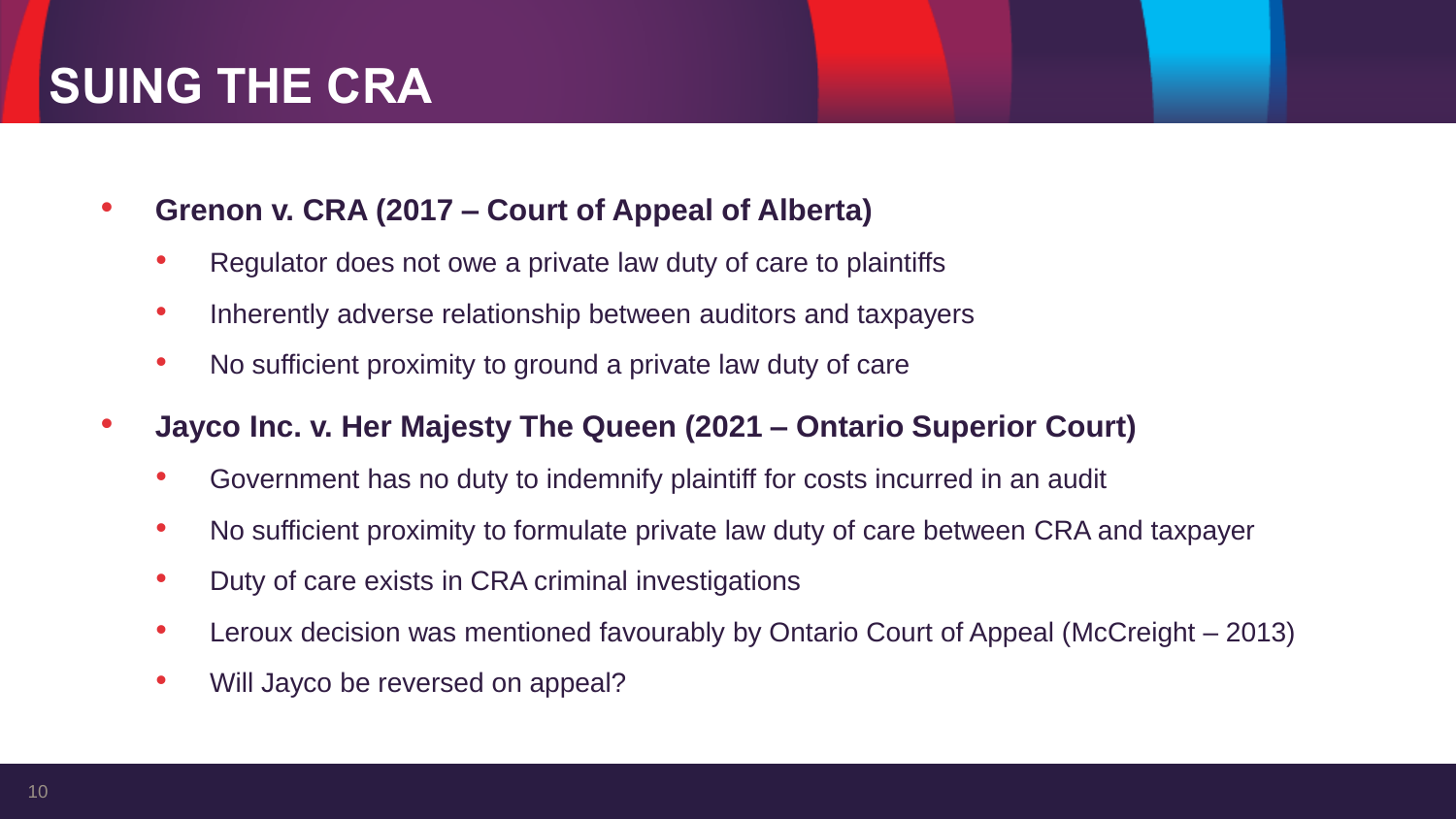- **Signal Hill Manufacturing v. CRA (2021 – Alberta Court of Queen's Bench)**
	- Leroux case was rejected in Grenon and Jayco
	- Grenon case (and not Leroux) sets out the law in Alberta
- **How will the courts rule going forward?**
	- Alberta appears to be settled law
	- Less clarity in other provinces, but very few wins for taxpayers since Leroux
	- This avenue should likely only be considered if CRA actions are especially egregious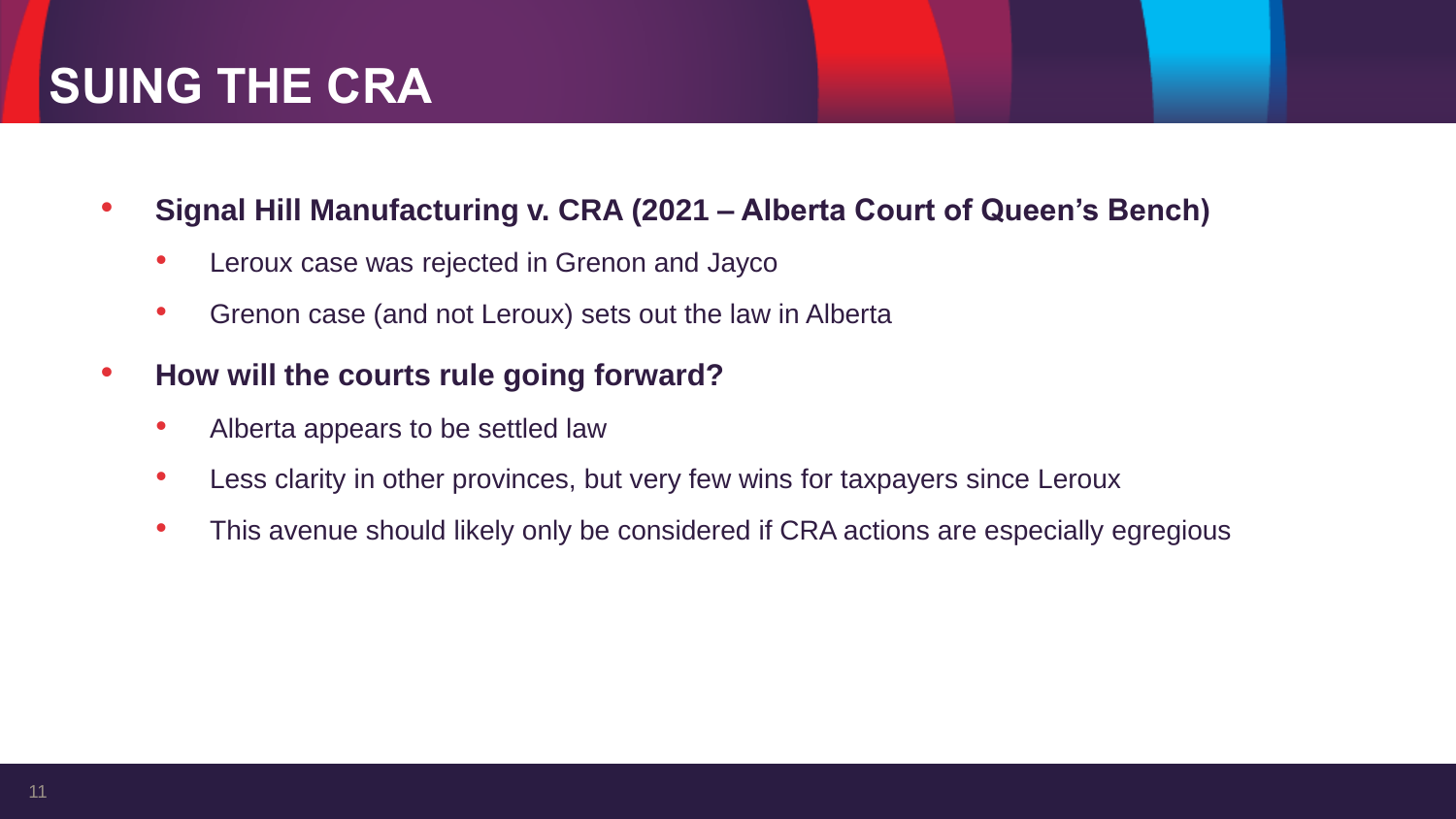### **EFFECTIVELY RESOLVING TAX DISPUTES**

**Overview of TDR Process Audit, Objection and Court Appeal**

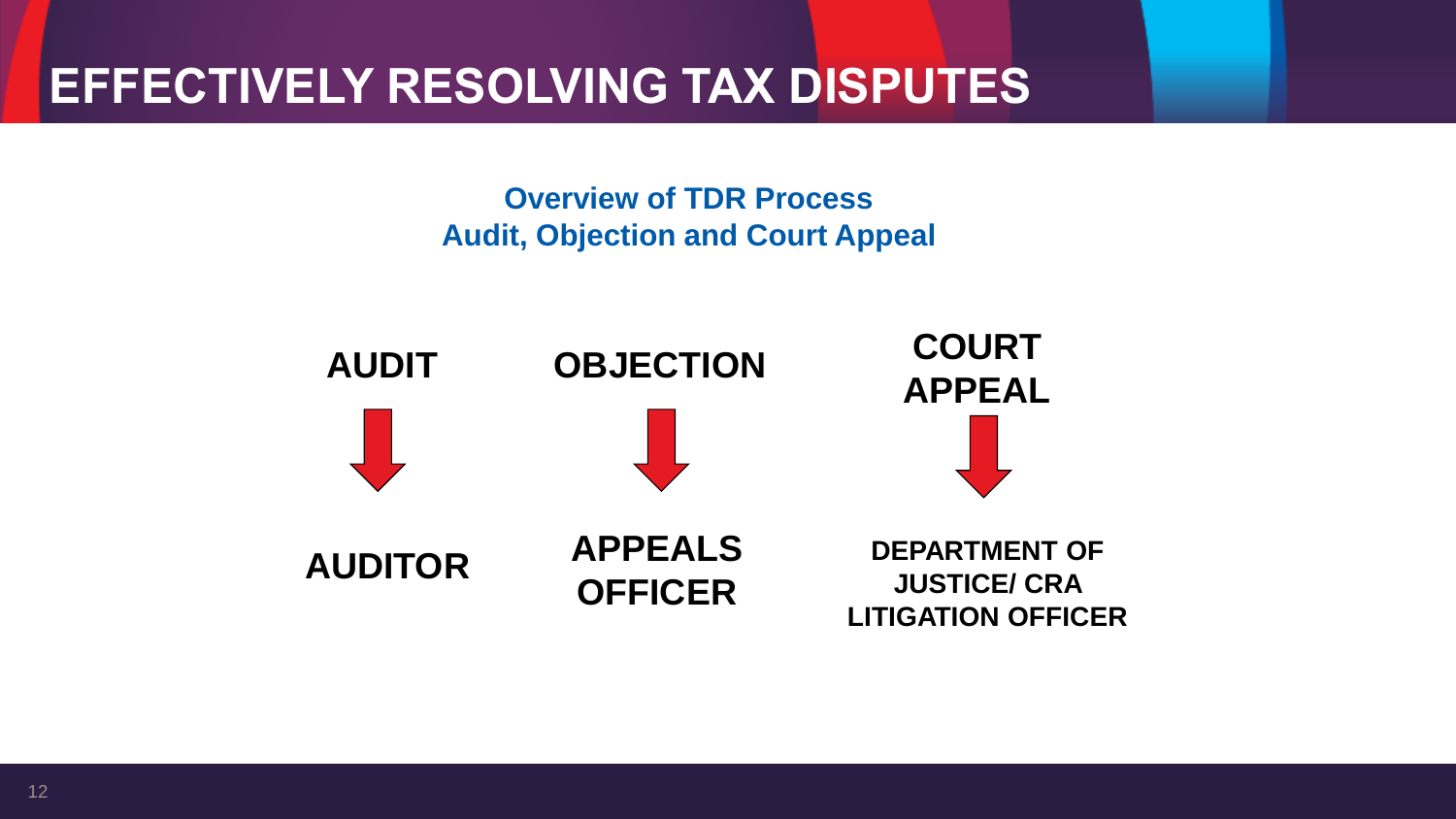## **AUDIT**

#### **Approaching Settlement**

- Likely auditor will raise assessment
- Waive right to object and avoid additional costs of objection and Court appeal
- Is auditor's position entrenched?
- Might new information, case law or arguments persuade auditor to reduce proposed assessment or not reassess?
- Would it be preferable to present submissions to an appeals officer?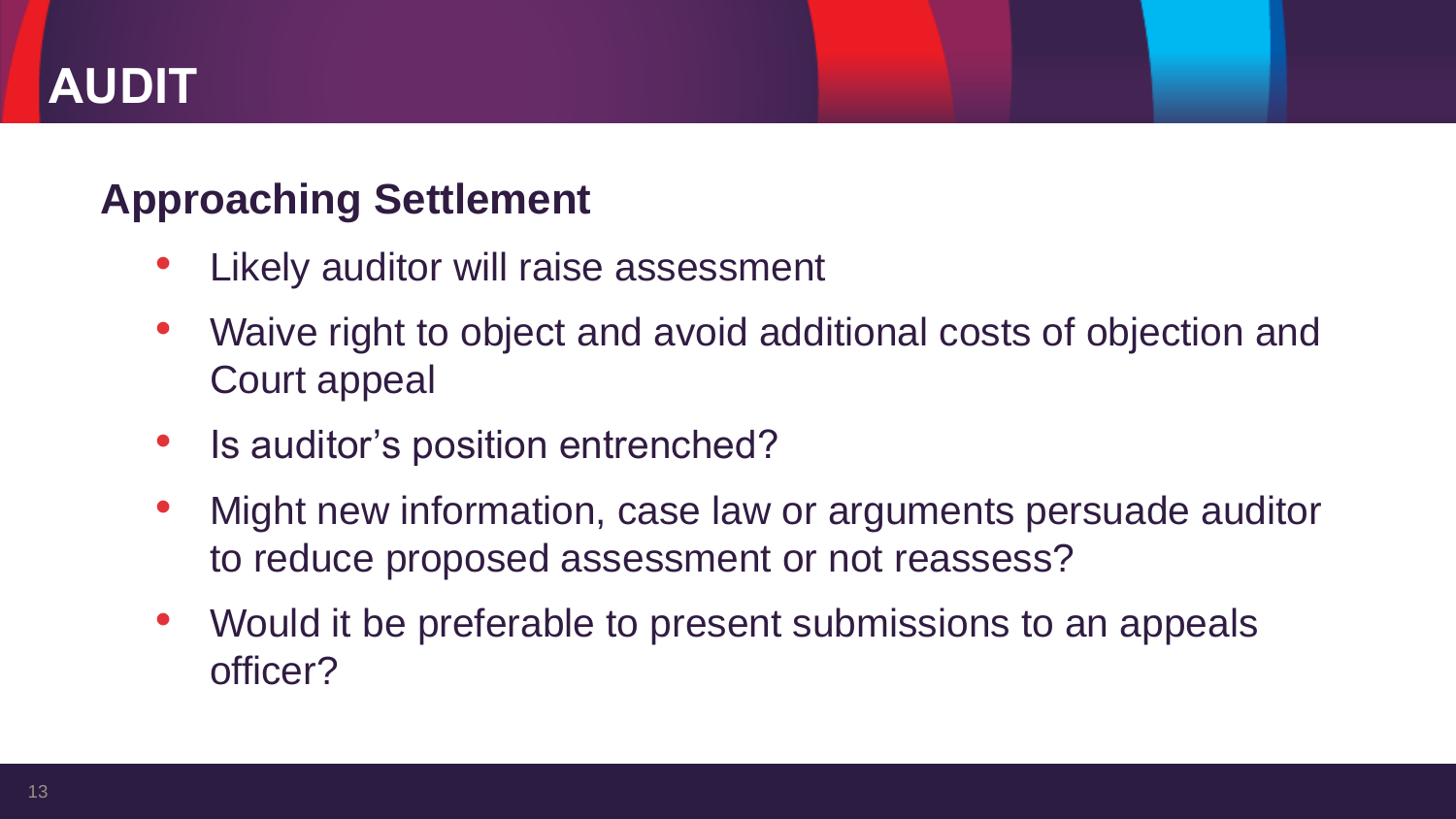

#### **Overview of TDR Process Audit, Objection and Court Appeal**

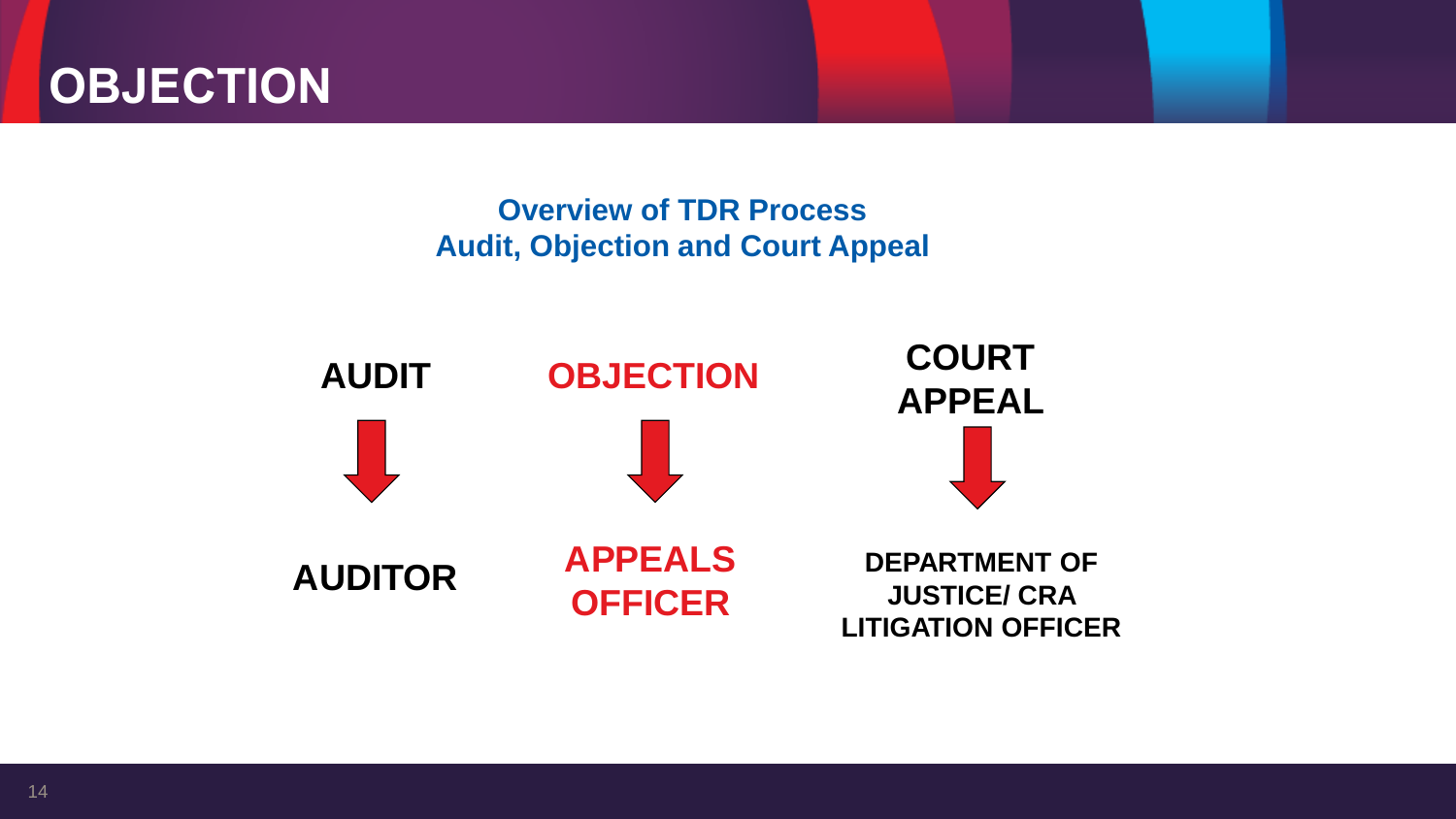• Appeals Officer mandated to conduct complete, professional and impartial review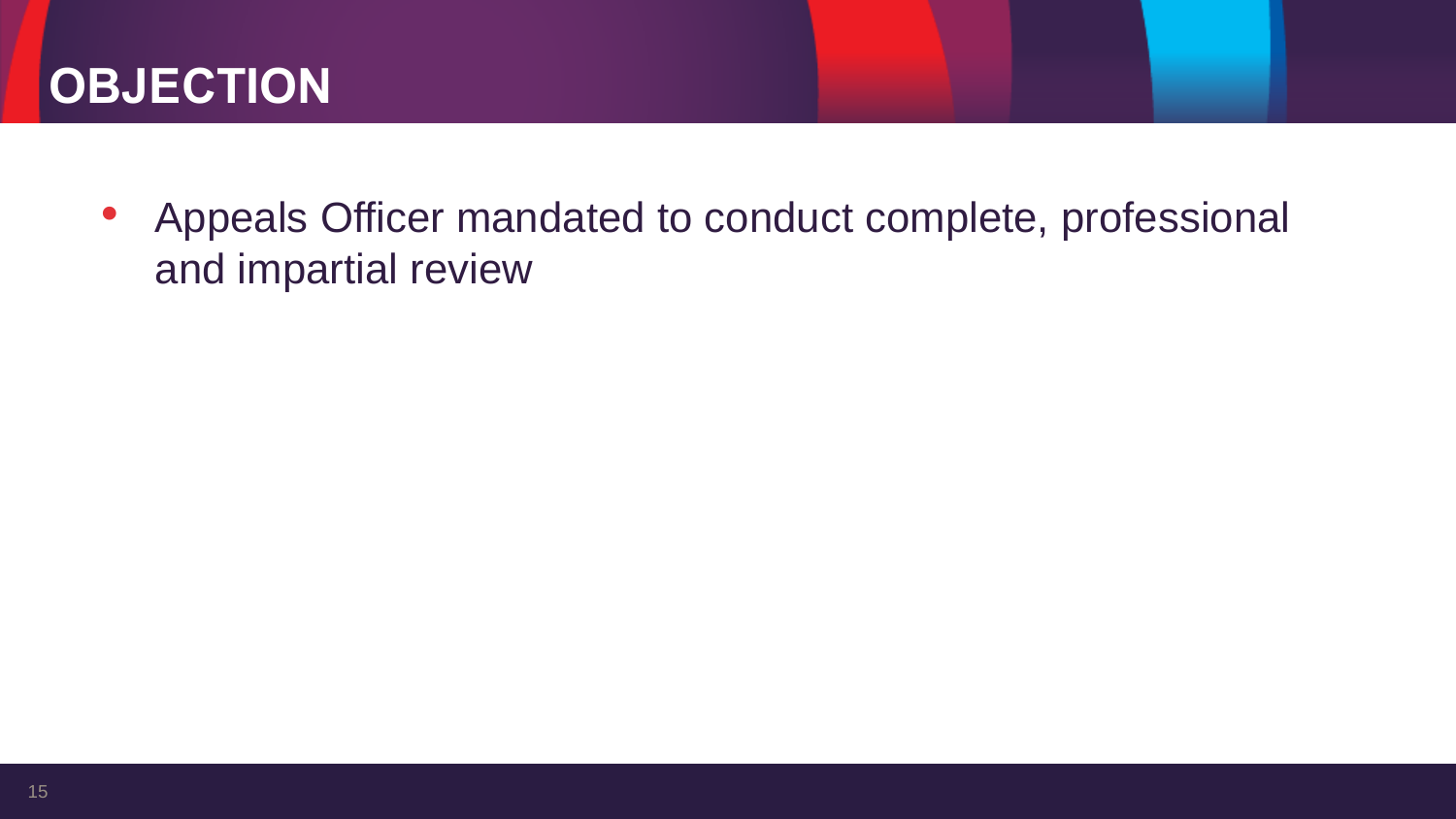#### **Strategy – Two Options: Negotiate or Appeal**

- Make submissions to Appeals Officer and try to negotiate a resolution
- Appeal directly to Court (typically 90 days after notice of objection filed (e.g. para. 169(1)(b) ITA))
- Optimal strategy should be determined in each case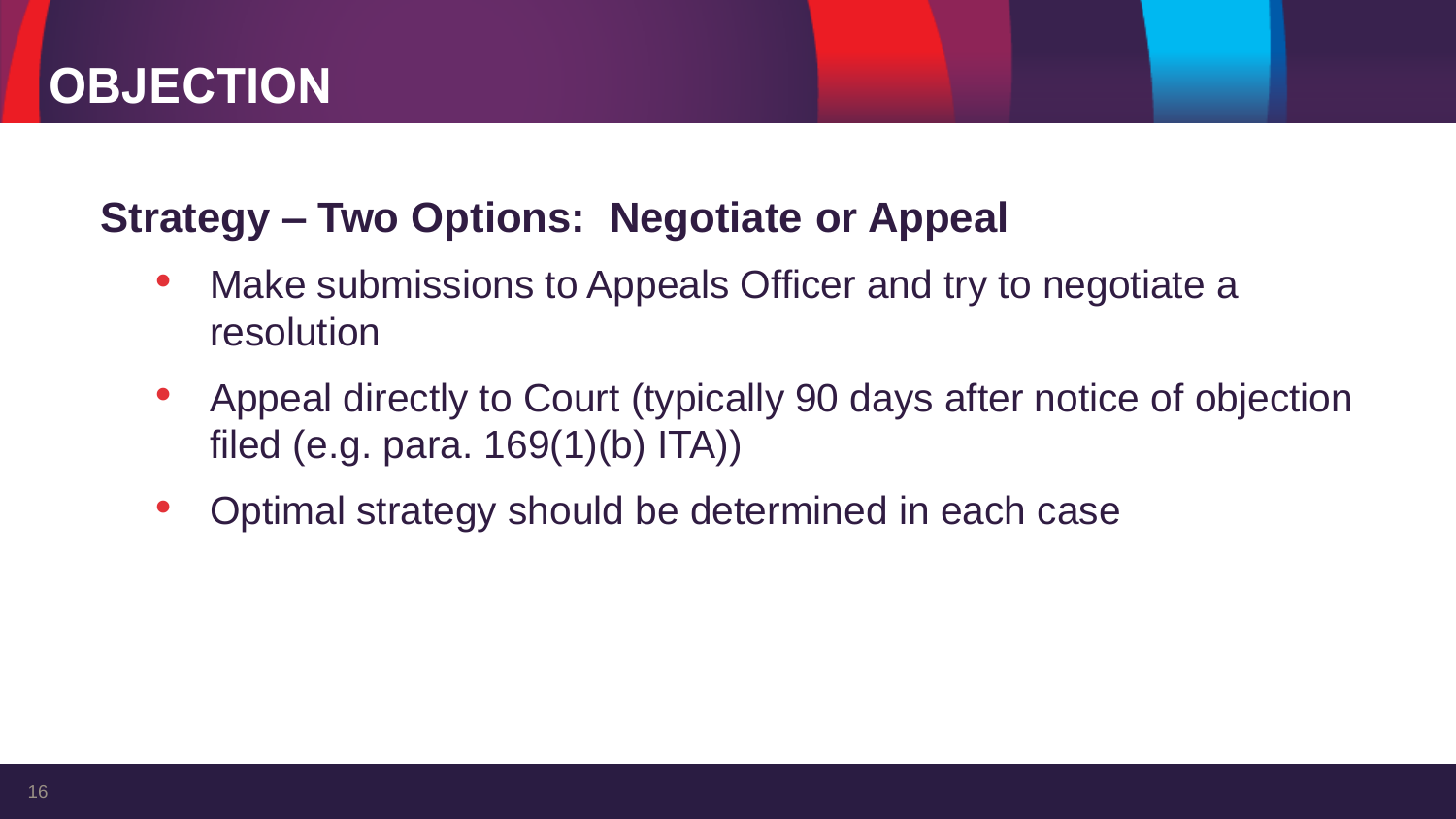#### **Reasons to Negotiate with Appeals Officer**

- Majority of objections resolved
- Is there an opportunity to settle?
- Avoid significant delay and costs of Court appeal
- Might new information, case law or arguments persuade Appeals Officer to reduce assessment?
- Opportunity to resolve at least some issues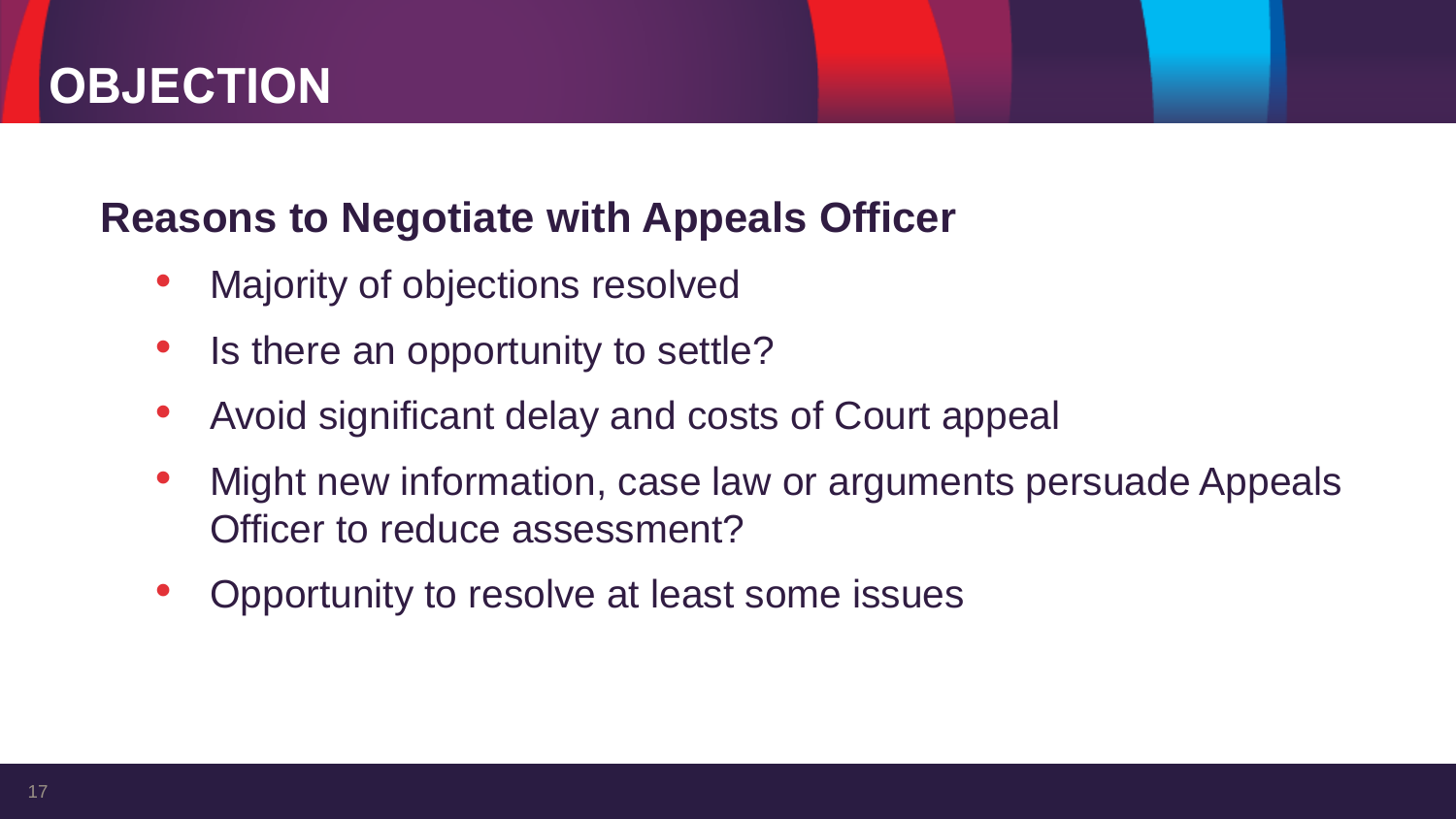#### **Reasons to Negotiate with Appeals Officer**

- Certain arguments tend to be compelling to an Appeals Officer (e.g. statute barred years, penalty assessments)
- Possible opportunity to address deficiencies in notice of objection
- Is there public disclosure sensitivity?
- More conciliatory and less confrontational approach may be advantageous for future dealings with the CRA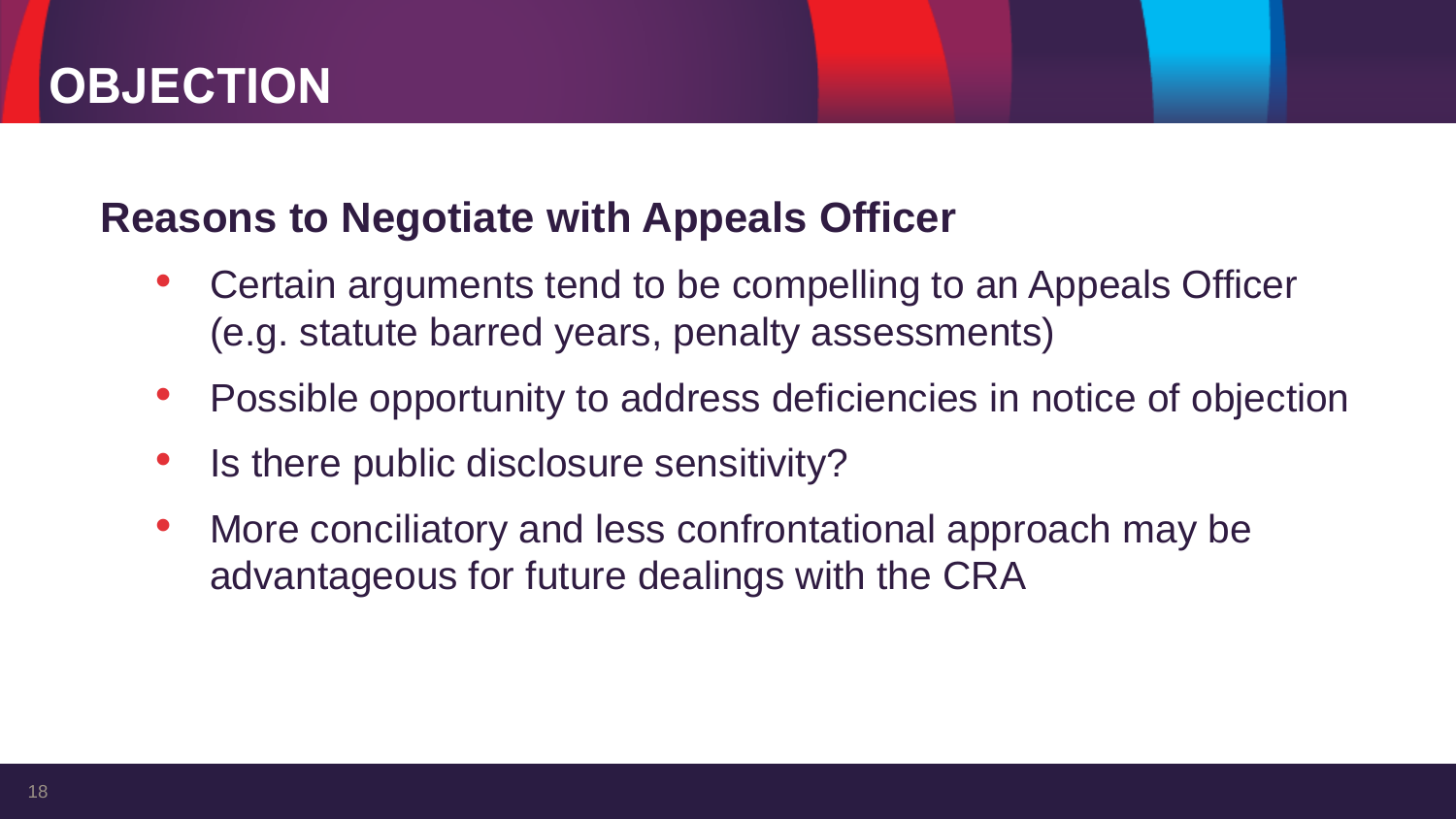#### **Reasons to Appeal Directly to Court**

- May be tendency to "circle the wagons", especially if the auditor obtained input from other levels
- Is the position well entrenched (e.g. a published administrative policy)?
- Clear signal that matter is being pursued vigorously, which may enhance atmosphere conducive to settlement
- May be more effective to negotiate with Department of Justice counsel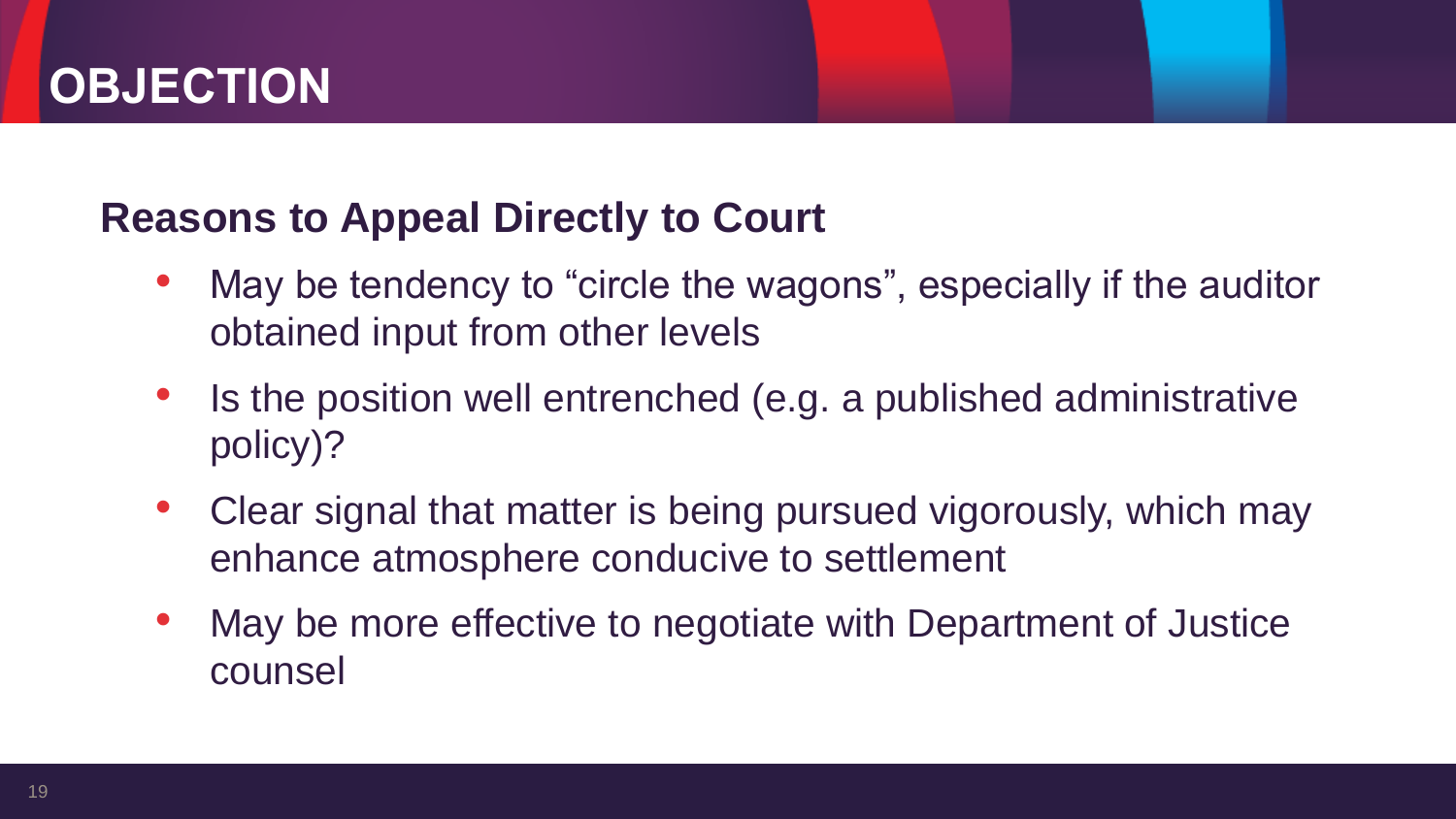#### **Reasons to Appeal Directly to Court**

- Avoid delay associated with dealing with Appeals Officer
- Further assessments could be raised for later years before the dispute gets resolved
- Interest on disputed assessments
- Should the costs associated with negotiating be applied towards litigation and at least potentially recoverable?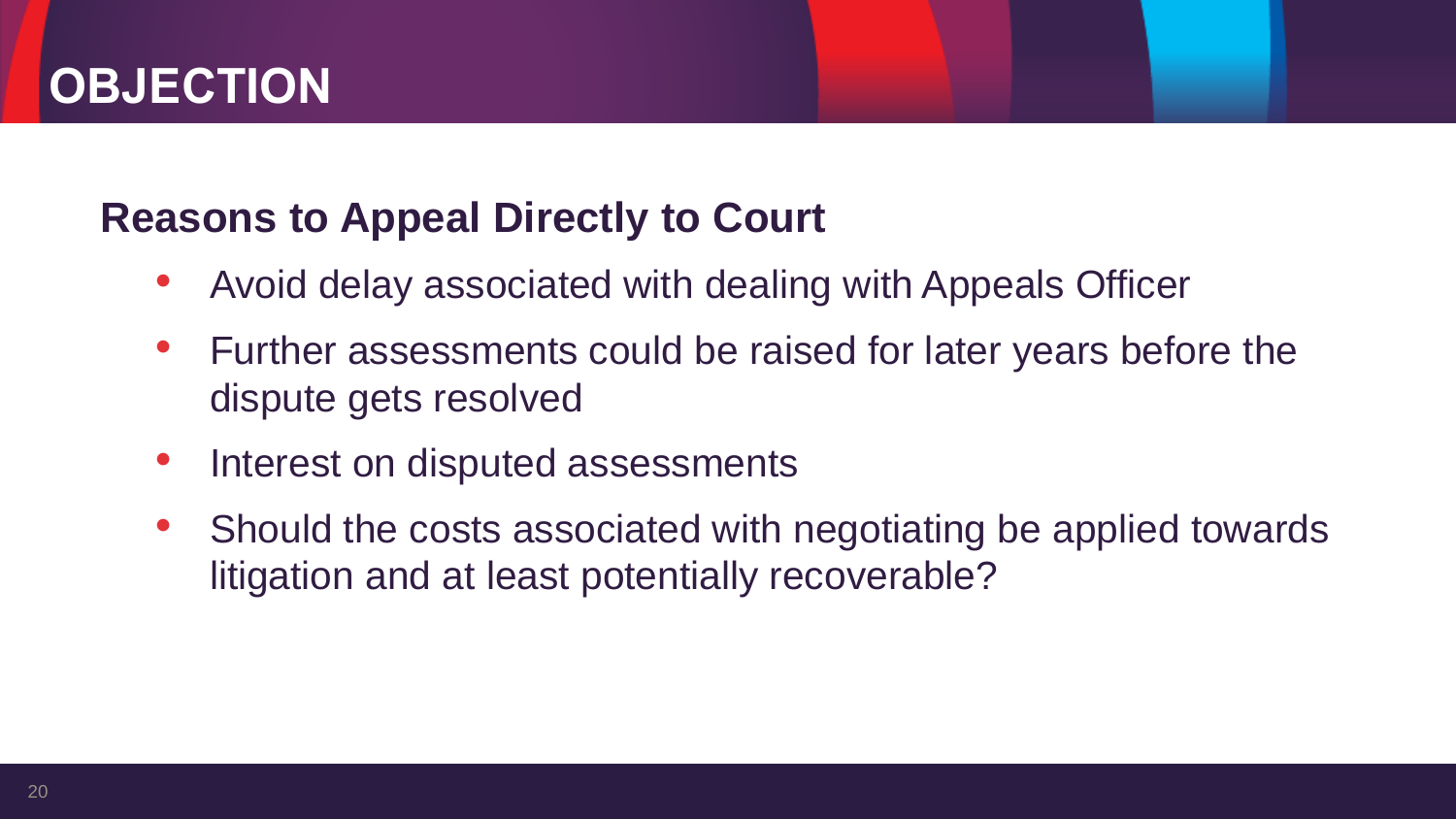## **TAX LITIGATION**

#### **Overview of TDR Process Audit, Objection and Court Appeal**

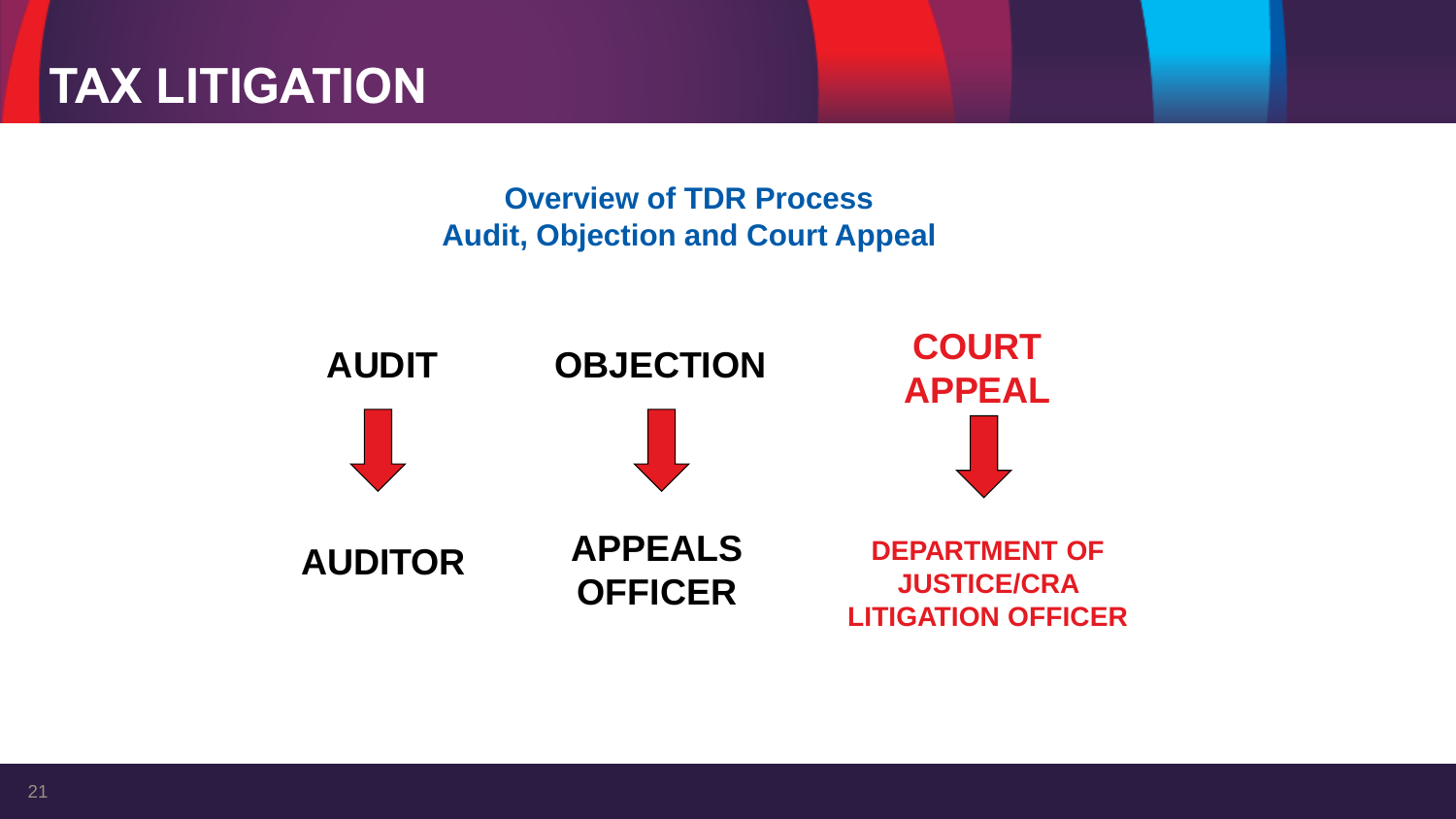# **TAX LITIGATION**

### **Approaching Resolution**

- Atmosphere conducive to settlement
- Costs for Court judgment only
- Main procedural stages
	- $\checkmark$  Before reply
	- $\checkmark$  After documentary and oral discovery
	- $\checkmark$  At settlement conference
	- $\checkmark$  Near start of trial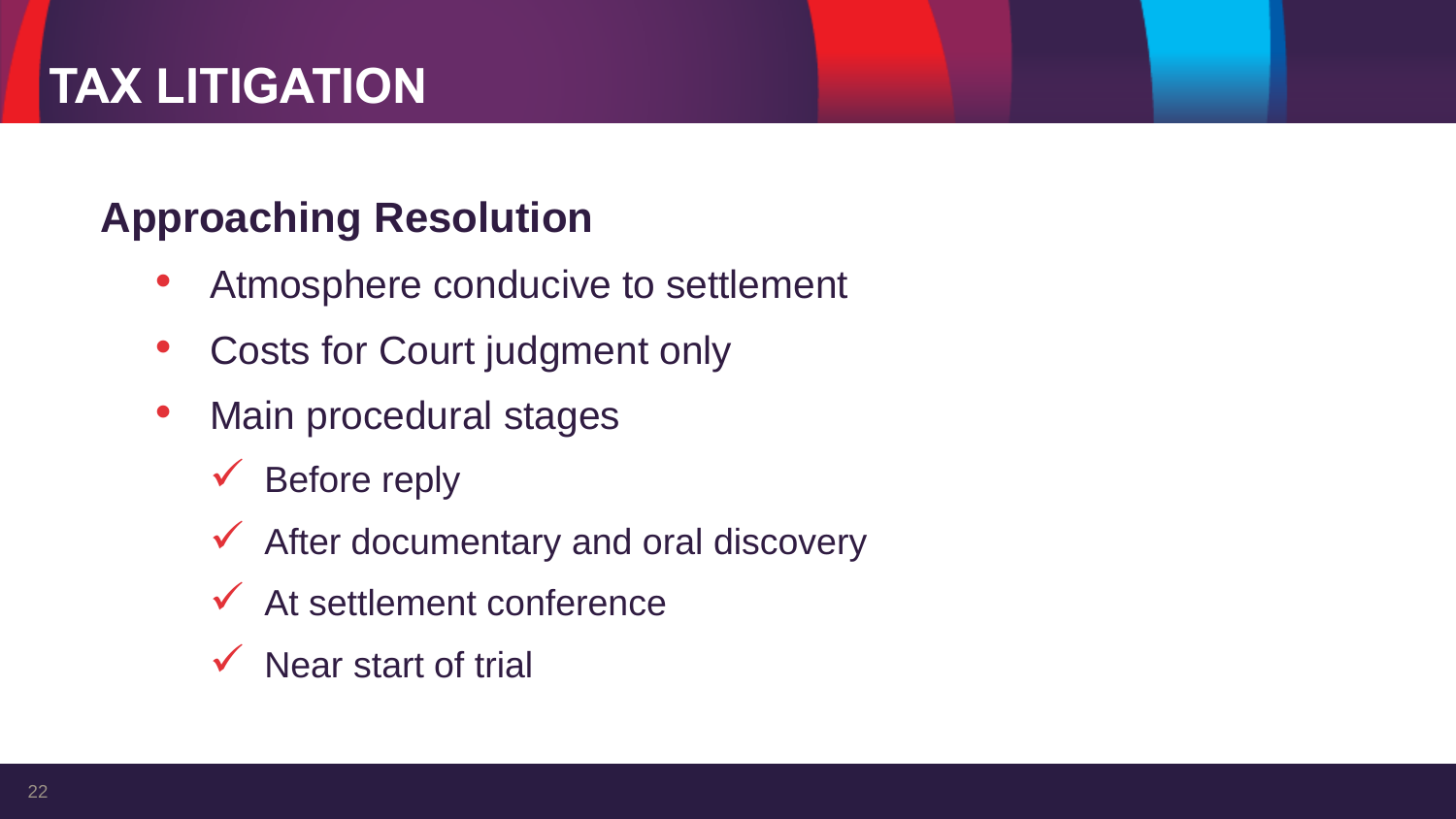# **TAX LITIGATION**

#### **Offer to Settle**

- Where judgment more favourable than terms of offer, entitled to party and party costs to offer date and substantial indemnity costs after offer date, where:
	- 1. written offer of settlement;
	- 2. is served no earlier than 30 days after close of pleadings and at least 90 days before trial start date;
	- 3. is not withdrawn; and
	- 4. does not expire earlier than 30 days before trial start date
		- *Minister can only accept offers to settle on a principled basis* (only offers that could possibly be accepted by Minister, that would result in assessments supportable on facts and law, can trigger potential cost consequences)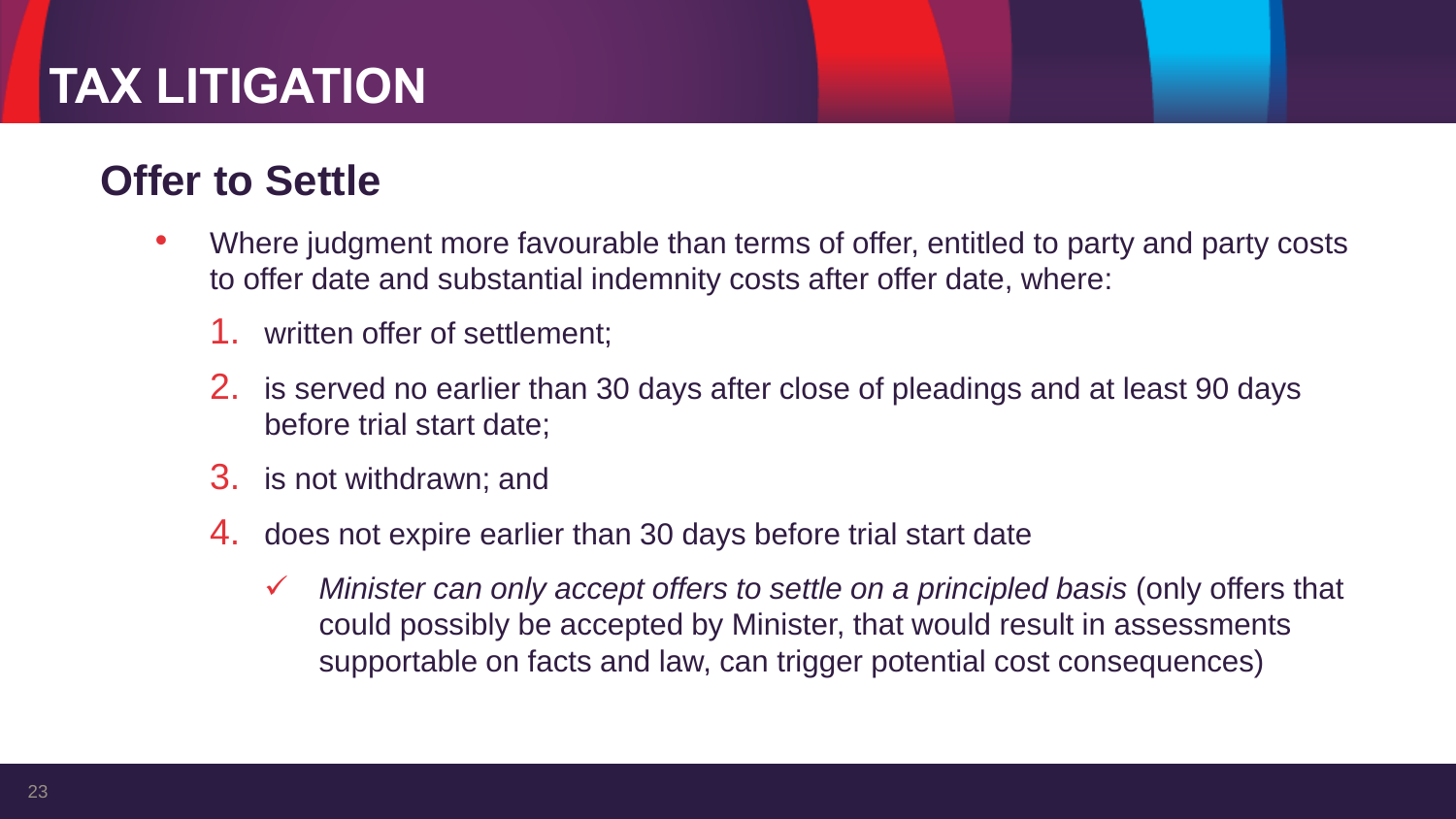## **CONCLUSION**

• Tax dispute resolution versus tax litigation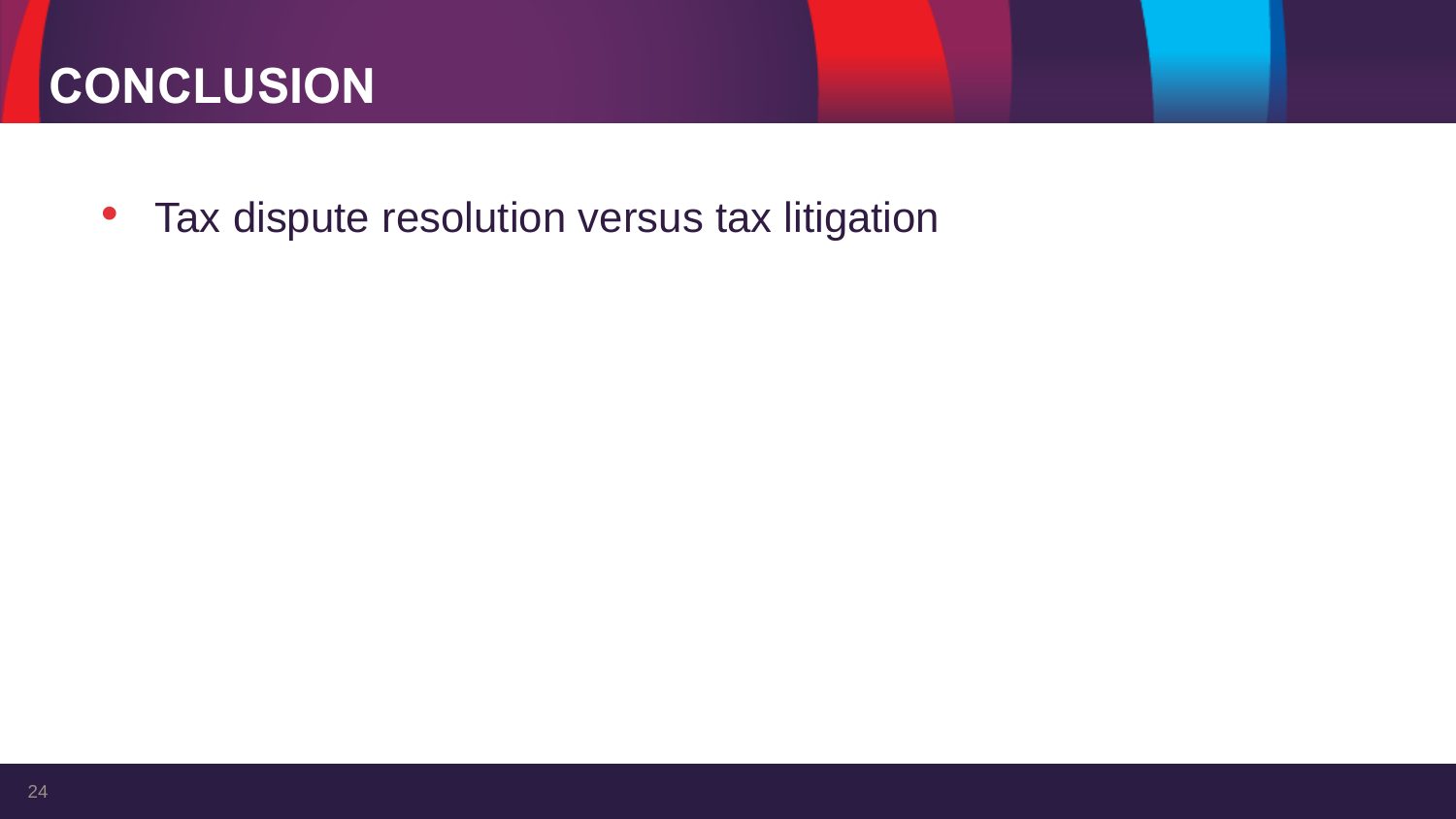# **THANK YOU AND QUESTIONS?**